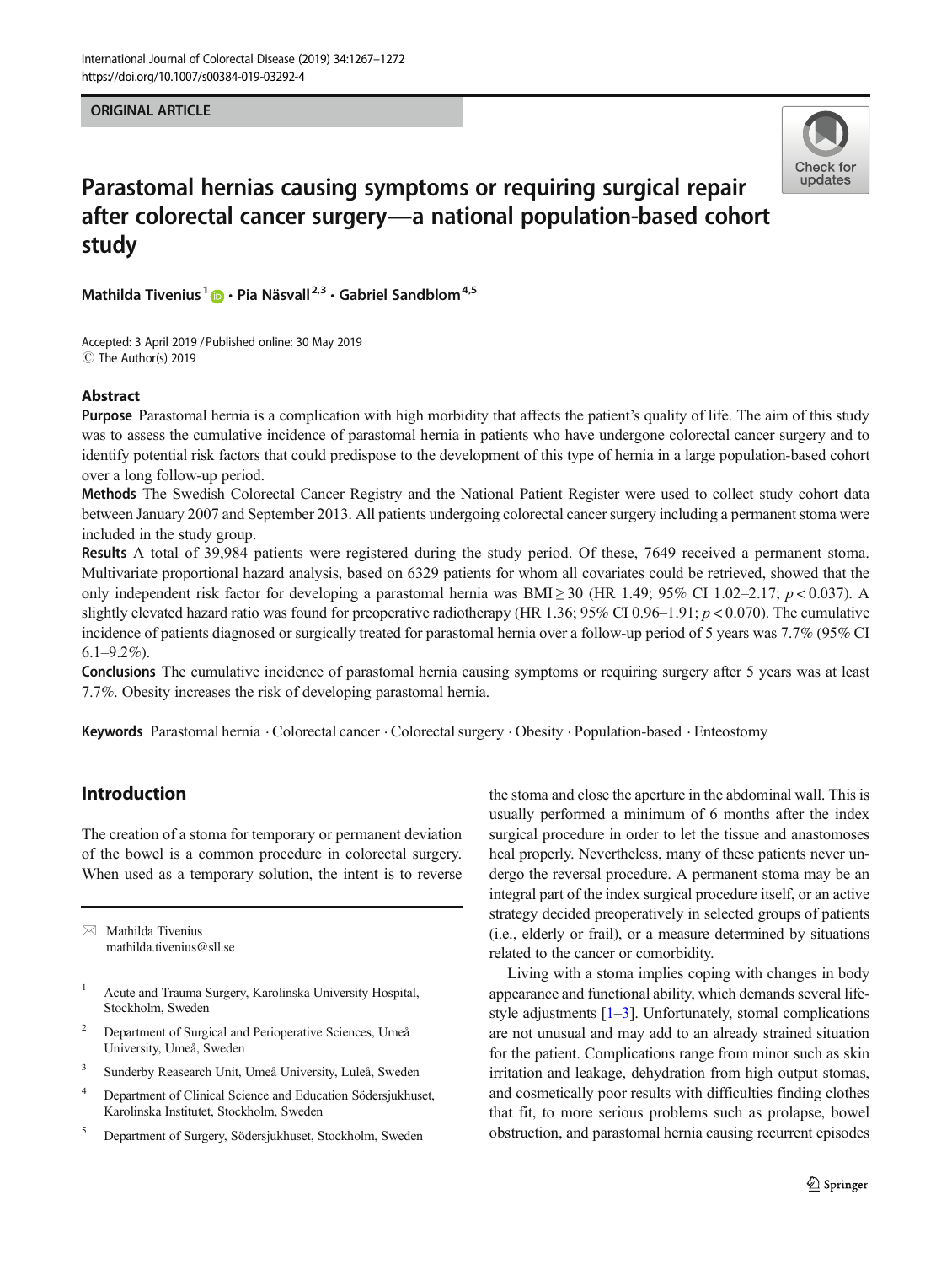of abdominal pain and the risk of bowel strangulation. All these factors lead to impaired quality of life.

A parastomal hernia is an incisional hernia defined as a herniation of abdominal contents through the trephine in the abdominal wall alongside the enterostomy [[4,](#page-4-0) [5](#page-4-0)]. The risk for developing a parastomal hernia has been found to be high. Some, in fact, would describe this complication as a more or less inevitable long-term outcome. In previous studies, the cumulative incidence of parastomal hernia varies between 5 and 50% [\[4](#page-4-0), [6](#page-4-0)–[8](#page-4-0)]. The diversity of results in the literature is partly due to differences in defining parastomal hernia. Distinguishing criteria between stomal hernia and prolapse are also lacking. Some studies define parastomal hernia based solely on clinical signs such as bulging adjacent to the stoma or palpable defect in the abdominal wall, while others complement this with a radiological definition  $[9-13]$  $[9-13]$  $[9-13]$  $[9-13]$  $[9-13]$ . Cohort size and follow-up period also differ considerably. It is known from studies on ventral hernia that the rate of herniation increases with time, which is probably also true for parastomal hernia. All in all, this makes it difficult to compare and estimate the true rate of parastomal hernia from previously published studies. Whatever the criteria used, clinically the most important hernias are those that cause complications, symptoms, or problems to the patient that warrant surgical repair [\[9\]](#page-4-0).

Among risk factors mentioned in the literature are those related to the surgical technique such as the diameter of the aperture in the abdominal wall and the location of the stoma, through the rectus abdominis muscle or lateral to it [\[4,](#page-4-0) [14\]](#page-4-0). There are also patient-related risk factors, including old age, chronic respiratory disorder, corticosteroid use, obesity, wound infection, and malnutrition [[15](#page-4-0)–[18](#page-5-0)].

In this study on a large population-based cohort of adult patients with permanent stoma and with long-term follow-up, our aim was to assess the cumulative incidence of parastomal hernia requiring surgical repair or causing symptoms in patients who have undergone colorectal cancer surgery, and to identify risk factors that could predispose to the development of this type of hernia.

# Materials and methods

#### Study design

Data were retrieved from the Swedish Colorectal Cancer Registry (SCRCR), originally the Swedish Rectal Cancer Registry (SRCR) founded in 1995, and since 2007 including the Swedish Colon Cancer Registry (SCCR). It is compulsory for every healthcare provider in Sweden to report patients diagnosed with cancer to the Swedish Cancer Registry (SCR) [[19\]](#page-5-0). Together with the SCR, the SCRCR approaches 100% coverage or all patients diagnosed with colorectal cancer in Sweden [\[20](#page-5-0)–[22\]](#page-5-0). The other database used was the National Patient Register (NPR) [\[23](#page-5-0)] to which all Swedish healthcare providers report. Since 1987, this registry has included all in-patient care, and from the year 2001 even outpatient visits to both private and public healthcare provider except visits to primary healthcare physicians, and has been shown to have a high reliability [\[23,](#page-5-0) [24\]](#page-5-0). The SCRCR and the NPR were cross-matched using the patient's Swedish personal identity number: a 10-digit number unique to each resident [\[25\]](#page-5-0). The personal identity number makes it possible to follow every individual over time.

#### Inclusion and exclusions criteria

In this study, all patients who underwent surgery for colorectal cancer in Sweden between January 1, 2007 and September 3, 2013 were identified in the SCRCR. From this cohort, procedures that included a permanent stoma were selected. Data on gender, age, BMI, tumor staging based on TNM-classification [\[26\]](#page-5-0), preoperative radiochemotherapy, and index surgical procedures were also obtained from the SCRCR.

Information on development of parastomal hernia during the postoperative period, identified by International Classification of Diseases codes (ICD-10 codes K43, K45, or K46 or procedure codes JAR10-81), was obtained from the NPR until November 7, 2014, which was the limit of the follow-up period. These specific ICD codes enabled us to include all known parastomal hernias causing symptoms great enough for patients to bring it to the attention of their physician. Whereas minor asymptomatic hernias would not have been detected, the vast majority of stomal hernias found at clinical examination or diagnosed by radiological imaging, as well as hernias requiring surgical treatment were registered in the NPR during the period of the study.

The NPR also provided all diagnoses from admissions and visits prior to the index surgical procedure. These were scrutinized for relevant comorbidity including cardiovascular disease, connective tissue disorders, liver cirrhosis, kidney failure, diabetes, chronic obstructive lung disease, and chronic inflammatory conditions, i.e. conditions mentioned in the literature as possible risk factors for developing a hernia.

## Statistical methods

Cox proportional hazard analysis was performed to identify the impact of each risk factor and to estimate the cumulative incidence of parastomal hernia. The analyses were performed with IBM SPSS Statistics for Windows, Version 22.0.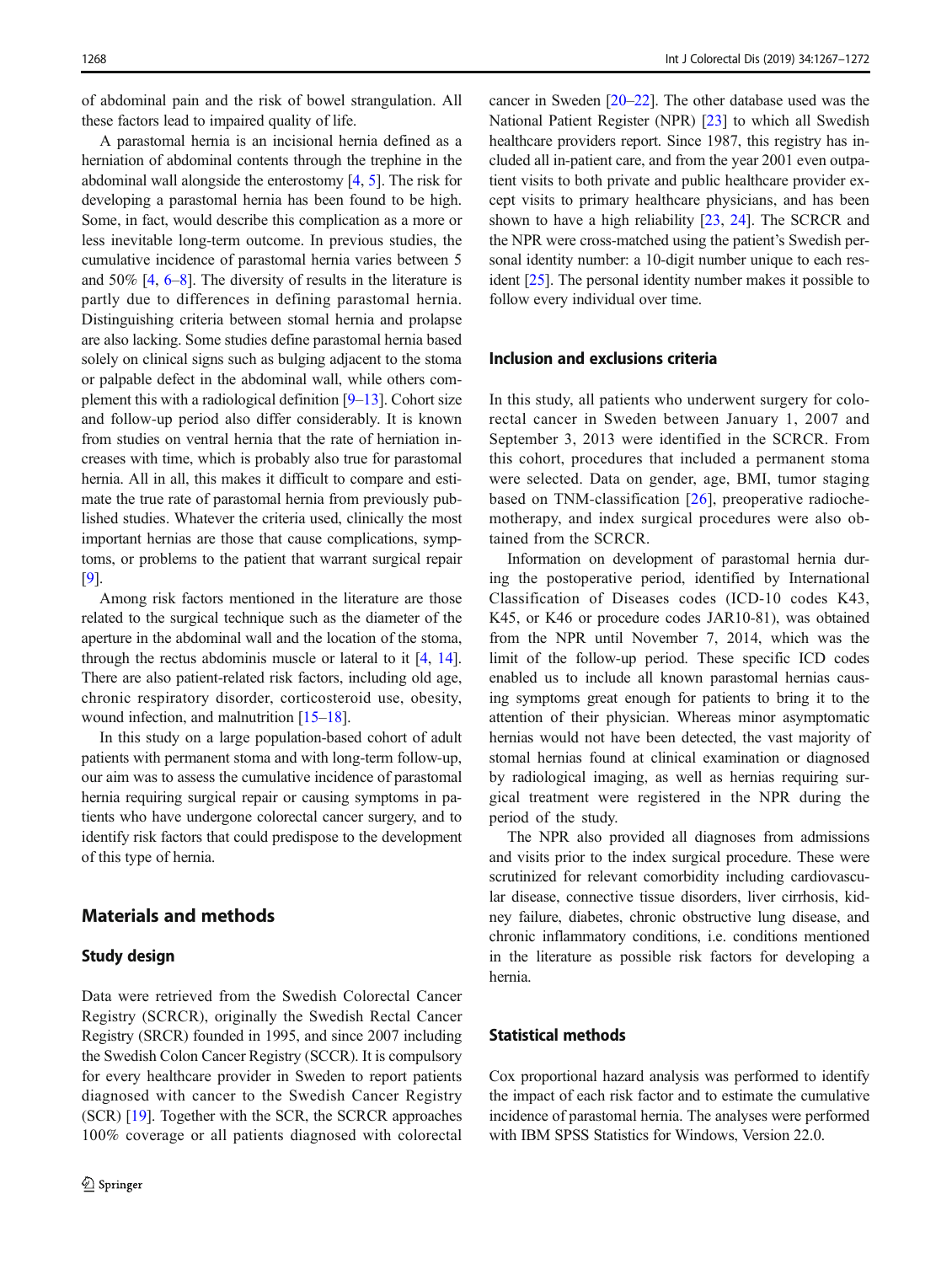### Results

A total of 39,984 patients were registered in the SCRCR during the period 2007 until 2013. Of these, 7649 received a permanent stoma. Patients with data lacking on any variables in the multivariate analysis were excluded and the final study group consisted of 6,329 patients (Fig. 1). Baseline characteristics of the total cohort are shown in Table 1. There was a predominance of men receiving a permanent stoma at the index surgical procedure (4430 male patients (57.9%) compared to 3219 female patients (42.1%)). The mean age was 71.7 years. The follow-up time was equivalent to the registry period 2007–2013, with data from the NPR up to November 7, 2014. Altogether 3,276 patients (42,8% of the total cohort) died during the period of study. In Cox proportional hazard analysis, death was treated as a censored event.

Some 65% of the patients had advanced stage tumors. Tumors infiltrating muscularis propria, i.e., T2, constituted almost 18% of the cohort. Categories T0-T1, corresponding to the least invasive tumors, accounted for 6.8% of the patients receiving a permanent stoma. In approximately 10% of the patients, the T-category was not known. Almost half of the



Fig. 1 Flow chart of cohort assembly

Table 1 Baseline characteristics

| Mean age, years (standard deviation)              | 71.7(11.7)    |
|---------------------------------------------------|---------------|
| Gender                                            |               |
| Men                                               | 4430 (57.9%)  |
| Women                                             | 3219 (42.1%)  |
| T                                                 |               |
| $\theta$                                          | $167(2.2\%)$  |
| T                                                 | 353 (4.6%)    |
| $\mathbf I$                                       | 1366 (17.9%)  |
| Ш                                                 | 3489 (45.6%)  |
| IV                                                | 1486 (19.4%)  |
| TX/unknown                                        | 788 (10.3%)   |
| N                                                 |               |
| $\theta$                                          | 3610 (47.2%)  |
| T                                                 | 1647 (21.5%)  |
| П                                                 | 1412 (18.5%)  |
| NX/unknown                                        | 980 (12.8%)   |
| М                                                 |               |
| $\theta$                                          | 5543 (72.5%)  |
| T                                                 | 1749 (22.9%)  |
| MX/unknown                                        | 357 (4.7%)    |
| Preoperative radiotherapy                         | 3557 (46.5%)  |
| Preoperative chemotherapy                         | 1299 (17.0%)  |
| Surgical procedure                                |               |
| Colon resection (ascending/transverse/descending) | 423 (5.5%)    |
| Sigmoid colon resection/Hartmann's procedure      | 2337 (30.6%)  |
| Total colectomy                                   | 316 (4.1%)    |
| Anterior resection                                | 162 $(2.1\%)$ |
| Abdominoperineal resection                        | 3357 (43.9%)  |
| Explorative laparotomy                            | 955 (12.5%)   |
| Other/data missing                                | 99 (1.3%)     |
| Comorbidities                                     |               |
| Chronic Obstructive Pulmonary disease             | 376 (4.9%)    |
| Complicated diabetes                              | 255 (3.3%)    |
| Chronic kidney disease                            | 192 (2.5%)    |
| Liver cirrhosis                                   | 22 (0.3%)     |
| Systemic inflammatory disease                     | 119 (1.6%)    |
|                                                   |               |

patients had no spread to nearby lymph nodes and 72.5% had no distant spread.

Abdominoperineal resection (APR) was the most common surgical procedure in the cohort (43.9%). Anterior resection (AR) used for carcinoma situated in the upper or middle part of rectum where an oncologic safe distal margin could be achieved, leaving the rectal sphincter intact and allow for an anastomosis, was combined with a permanent stoma in 2.1% of the cases. Some 30.6% of the patients underwent resection of the sigmoid colon, in most cases registered as Hartmann's procedure with a permanent stoma. Of the patients operated with resection of other parts of the colon (ascending, transverse, or descending colon), or when total colectomy was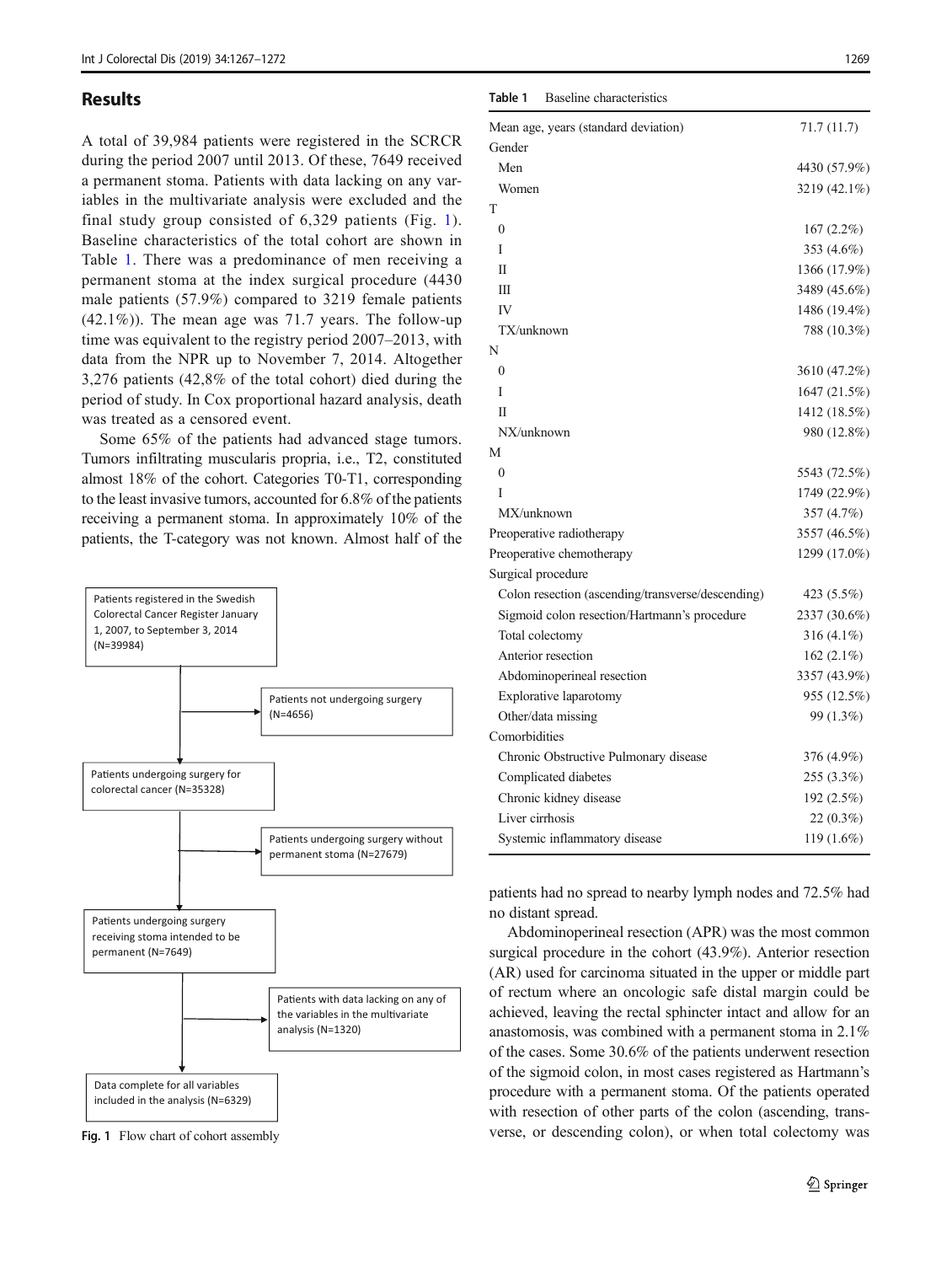performed, 9.6% of cases had a permanent stoma. Of all surgical procedures resulting in a permanent stoma, 12.5% were performed as an emergency procedure.

In the statistical analyses, obesity ( $BMI \geq 30$ ) was found to be the only independent risk factor for developing a parastomal hernia. Multivariate Cox proportional hazard analysis showed a hazard ratio of 1.49, 95% CI 1.02–2.17, for BMI  $\geq$  30 (Table 2). None of the other potential risk factors, including TNM-categories, were statistically significant in predicting development of a stomal hernia. There was a slightly elevated hazard ratio of 1.36 (95% CI 0.96–1.91) for preoperative radiotherapy.

The cumulative incidence in this population-based cohort of patients diagnosed or surgically treated for parastomal hernia after a follow-up period of 5 years was 7.7%, 95% CI 6.1– 9.2% (Fig. 2).

# **Discussion**

In the present study, the cumulative incidence of stomal hernia requiring surgery or causing symptoms was 7.7% over a 5 year follow-up period. Although this figure is lower than reported from previous studies using more sensitive methods and other criteria for determining the presence of stomal hernia [\[9](#page-4-0), [27](#page-5-0)–[29](#page-5-0)], the outcome in the present study focused on clinically relevant hernias.

Previous studies have shown obesity to be a risk factor for parastomal hernia [\[29,](#page-5-0) [30](#page-5-0)]. This should be considered when creating a stoma in obese patients. To some extent, the risk for future stomal hernia may be minimized by appropriate choice of stomal site, aperture diameter, and perhaps by reinforcing the stoma with mesh [\[31](#page-5-0), [32](#page-5-0)].

As shown in Fig. 2, the incidence of stomal hernia requiring repair does not level off. This probably depicts the natural course, with pressure and distention of the tissues around the stoma. In the early period, tissues around the stoma usually

Table 2 Univariate and multivariate Cox proportional hazard analysis of risk for stomal hernia. The analyses were based on patients with complete data for all covariates included  $(N = 6329)$ 



Fig. 2 Cumulative incidence of parastomal hernia by BMI

retain their tensile strength. However, over time, the fascia becomes distended and loses its tensile strength resulting in distention of the tissues that progresses as time goes by [\[6](#page-4-0)].

The present study has some limitations. The primary endpoint was defined by the diagnoses and interventions registered in the NPR or SCRCR by the surgeons responsible for the patients. Although both registers are population-based and have national coverage, stomal hernias are only registered if the surgeon finds it relevant. This probably explains the relatively low incidence of stomal hernia seen in the present study. It is possible that there were some patients with a large stomal hernia causing problem who were not considered candidates for surgery due to comorbidity or because of anatomical conditions related to the hernia or previous abdominal surgery. Furthermore, no clear distinction between stomal hernia and stoma prolapse was made.

|                                       | Univariate Cox proportional<br>hazard analysis |                  | Multivariate Cox proportional<br>hazard analysis |                  |
|---------------------------------------|------------------------------------------------|------------------|--------------------------------------------------|------------------|
|                                       | Hazard ratio                                   | $\boldsymbol{p}$ | Hazard ratio                                     | $\boldsymbol{p}$ |
| Women (ref men)                       | $1.03(0.75-1.42)$                              | 0.837            |                                                  |                  |
| $Age < 70$ years                      | $1.02(0.75-1.40)$                              | 0.892            |                                                  |                  |
| BMI $\geq$ 30 (ref < 30)              | $1.49(1.02 - 2.17)$                            | 0.037            | $1.49(1.02 - 2.17)$                              | 0.037            |
| Preoperative radiotherapy             | $1.36(0.96-1.91)$                              | 0.070            |                                                  |                  |
| Preoperative chemotherapy             | $0.69(0.43 - 1.10)$                            | 0.117            |                                                  |                  |
| Chronic Obstructive Pulmonary disease | $0.67(0.34 - 2.01)$                            | 0.674            |                                                  |                  |
| Complicated diabetes                  | $0.68(0.22 - 2.15)$                            | 0.515            |                                                  |                  |
| Chronic kidney disease                | $0.82(0.20-3.29)$                              | 0.814            |                                                  |                  |
| Liver cirrhosis                       |                                                |                  |                                                  |                  |
| Systemic inflammatory disease         | $0.47(0.07-3.35)$                              | 0.468            |                                                  |                  |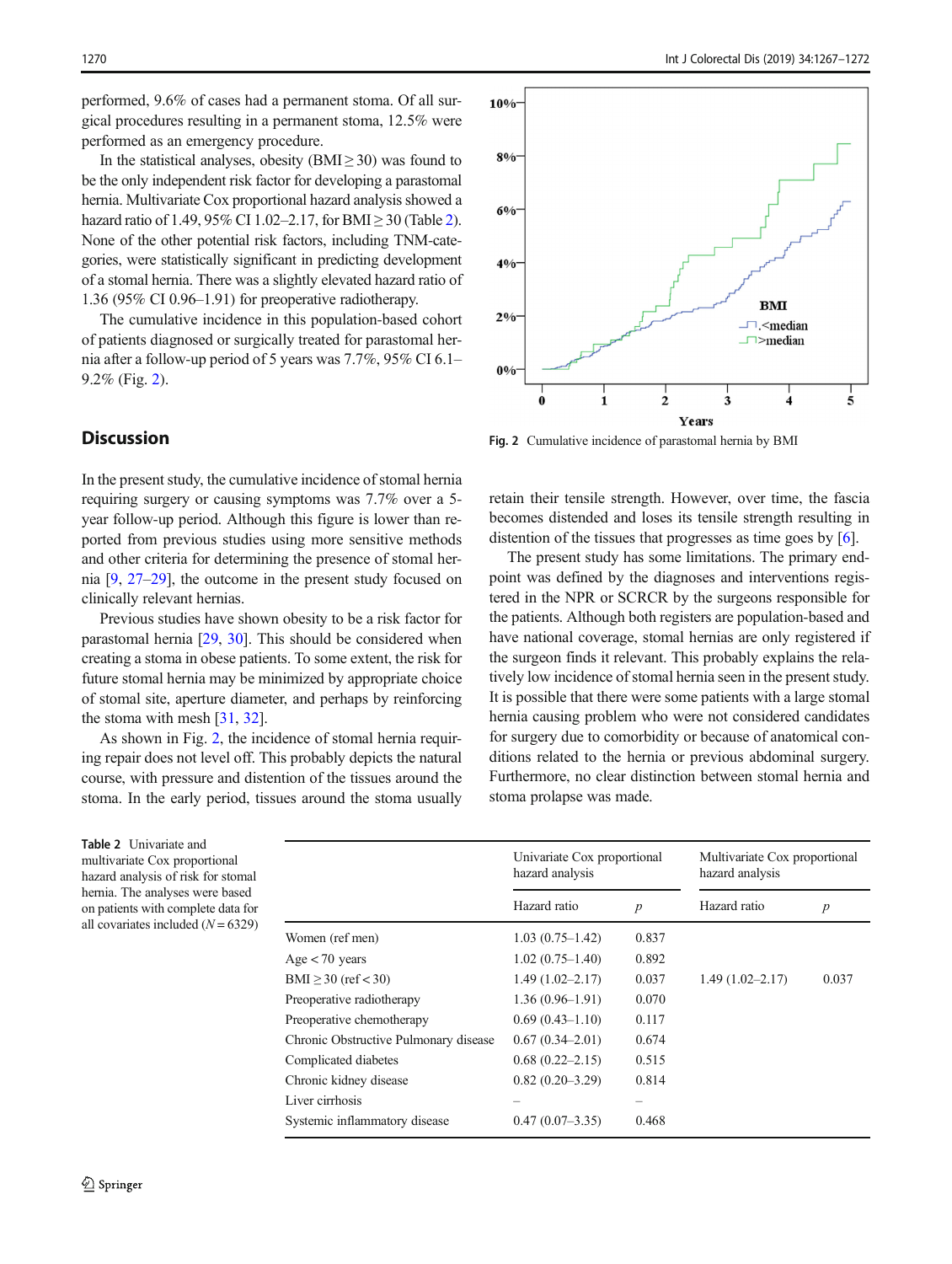<span id="page-4-0"></span>The SCRCR does not include data on measures taken to prevent the development of stomal hernia, and thus, we know nothing of what was done intraoperatively to reduce this risk. Type of stoma is not registered more specifically than stating whether it is intended for protective and temporary or permanent use, nor is there any information on the placement of the stoma site or the size of the aperture in the abdominal wall in the SCRCR. Also in this context, mesh reinforcement is of particular concern. Most of the procedures, however, were performed before mesh reinforcement became routine. Over the last decade, a large number of studies on mesh reinforcement have been published, with conflicting results [[31](#page-5-0)–[36](#page-5-0)]. In a Cochrane review based on 10 studies, the risk for stomal hernia was found to be halved if the stoma is reinforced with a mesh [\[37](#page-5-0)].

According to the European Hernia Society guidelines on stomal hernia prevention, the evidence regarding measures to prevent stomal hernias is insufficient [[38\]](#page-5-0); thus, patient characteristics and specific preference should be taken into account when creating a stoma. Reinforcement with a mesh may be an option but should only be performed after assessing the specific circumstances in each case, including expected survival, the likelihood of stoma reversal, the risks associated with reoperation, and the risk of developing a stomal hernia. Whereas prevention of a stomal hernia may be high on the priority list of some patients, the side effects and risks associated with a permanent mesh may outweigh the potential benefit. Based on the results of the present study, obesity is one of the most important risk factors that must be considered when deciding on mesh reinforcement.

## Conclusions

This population-based study showed that the cumulative incidence of clinically relevant parastomal hernia causing symptoms or requiring surgery after a follow-up period of 5 years was at least 7.7%. The only risk factor associated with stomal hernia was  $BMI \geq 30$ . Our findings also suggest that the cumulative incidence increased with BMI over time, with higher risk for patients with a BMI greater than the median. In our opinion, this risk factor should be taken into consideration when deciding on measures to prevent stomal hernia, such as the use of mesh reinforcement.

#### Compliance with ethical standards

Conflict of interest The authors declare that they have no conflict of interest.

Financial disclosures No funding was provided for this work.

Ethical approval The study received approval from the Regional ethics review board in Stockholm, ref. number 2014/1351-31/5.

Open Access This article is distributed under the terms of the Creative Commons Attribution 4.0 International License (http:// creativecommons.org/licenses/by/4.0/), which permits unrestricted use, distribution, and reproduction in any medium, provided you give appropriate credit to the original author(s) and the source, provide a link to the Creative Commons license, and indicate if changes were made.

## References

- 1. Näsvall P, Dahlstrand U, Löwenmark T, Rutegård J, Gunnarsson U, Strigård K (2017) Quality of life in patients with a permanent stoma after rectal cancer surgery. Qual Life Res 26:55–64
- 2. van Dijk SM, Timmermans L, Deerenberg EB, Lamme B, Kleinrensink GJ, Jeekel J, Lange JF (2015) Parastomal hernia: impact on quality of life? World J Surg 39:2595–2601
- 3. Ripoche J, Basurko C, Fabbro-Perray P, Prudhomme M (2011) Parastomal hernia. A study of the French federation of ostomy patients. J Visc Surg 148:e435–e441
- 4. Israelsson LA (2008) Parastomal hernias. Surg Clin North Am 88: 113–125
- 5. Śmietański M, Szczepkowski M, Alexandre JA, Berger D, Bury K, Conze J, Hansson B, Janes A, Miserez M, Mandala V, Montgomery A, Morales Conde S, Muysoms F (2014) European hernia society classification of parastomal hernias. Hernia 18:1–6
- 6. Londono-Schimmer EE, Leong AP, Phillips RK (1994) Life table analysis of stomal complications following colostomy. Dis Colon Rectum 37:916–920
- 7. North J (2014) Early intervention, parastomal hernia and quality of life: a research study. Br J Nurs 23(Suppl 5):S14–S18
- 8. Carne PWG, Robertson GM, Frizelle FA (2003) Parastomal hernia. Br J Surg 90:784–793
- 9. Jänes A, Weisby L, Israelsson LA (2011) Parastomal hernia: clinical and radiological definitions. Hernia 15:189–192
- 10. Gurmu A, Gunnarsson U, Strigård K (2011) Imaging of parastomal hernia using three-dimensional intrastomal ultrasonography. Br J Surg 98:1026–1029
- 11. Gurmu A, Matthiessen P, Nilsson S, Påhlman L, Rutegård J, Gunnarsson U (2011) The inter-observer reliability is very low at clinical examination of parastomal hernia. Int J Color Dis 26:89–95
- 12. Strigård K, Gurmu A, Näsvall P, Påhlman P, Gunnarsson U (2013) Intrastomal 3D ultrasound; an inter- and intra-observer evaluation. Int J Color Dis 28:43–47
- 13. Näsvall P, Wikner F, Gunnarsson U, Rutegård J, Strigård K (2014) A comparison between intrastomal 3D ultrasonography, CT scanning and findings at surgery in patients with stomal complaints. Int J Color Dis 29:1263–1266
- 14. Hardt J, Meerpohl JJ, Metzendorf MI, Kienle P, Post S, Herrle F (2013) Lateral pararectal versus transrectal stoma placement for prevention of parastomal herniation. Cochrane Database Syst Rev 22:CD009487
- 15. Parmar KL, Zammit M, Smith A, Kenyon D, Lees NP (2011) A prospective audit of early stoma complications in colorectal cancer treatment throughout the Greater Manchester and Cheshire colorectal cancer network. Color Dis 13:935–938
- 16. Ahn BK (2012) Risk factors for incisional hernia and parastomal hernia after colorectal surgery. J Korean Soc Coloproctol 28:280– 281
- 17. Osborne W, North J, Williams J (2018) Using a risk assessment tool for parastomal hernia prevention. Br J Nurs 27:15–19